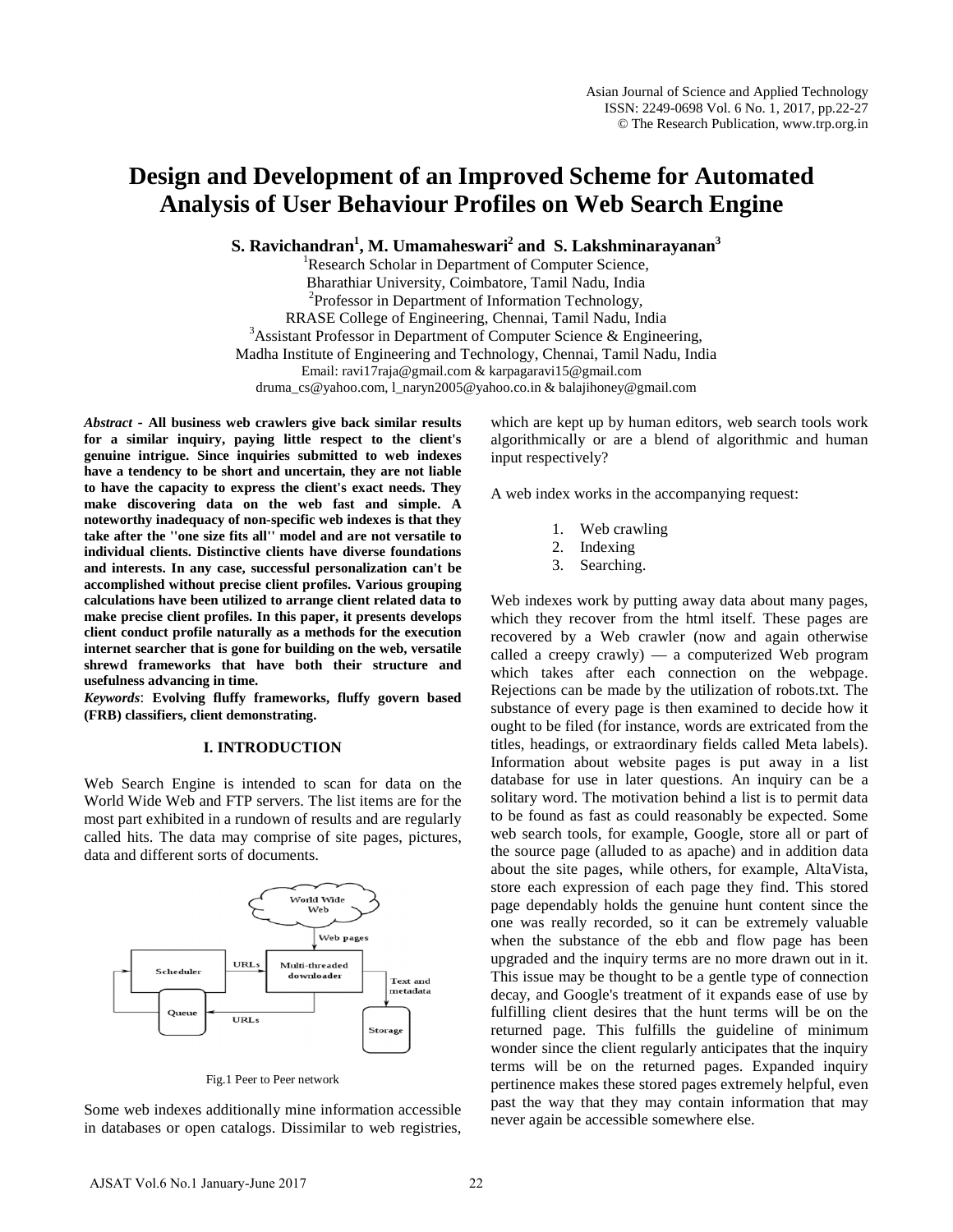At the point when a client enters an inquiry into an internet searcher (normally by utilizing watchwords), the motor inspects its file and gives a posting of best-coordinating pages as indicated by its criteria, more often than not with a short outline containing the archive's title and at times parts of the content. The file is worked from the data put away with the information and the technique by which the data is filed. Shockingly, there are as of now no known open web indexes that permit records to be looked by date. Most internet searchers bolster the utilization of the Boolean administrators AND, OR and NOT to advance indicate the inquiry question. Boolean administrators are for exacting hunts that permit the client to refine and expand the terms of the pursuit. 'The motor searches for the words or expressions precisely as entered. Some internet searchers give a propelled includes called vicinity look which permits clients to characterize the separation between watchwords.

There is additionally idea based seeking where the examination includes utilizing factual investigation on pages containing the words or expressions you hunt down. Also, normal dialect inquiries permit the client to sort a question in a similar shape one would ask it to a human. The handiness of a web search tool relies on upon the importance of the outcome set it gives back. While there might be a huge number of pages that incorporate a specific word or expression, a few pages might be more important, well known, or legitimate than others.

Most web crawlers utilize techniques to rank the outcomes to give the "best" results first. How a web crawler chooses which pages are the best matches, and what arrange the outcomes ought to be appeared in, changes broadly starting with one motor then onto the next? The strategies likewise change after some time as Internet utilization changes and new methods develop. There are two primary sorts of web crawler that have developed: one is an arrangement of predefined and progressively requested catchphrases that people have customized widely. The other is a framework that creates a "modified record" by breaking down writings it finds.

This second frame depends considerably more intensely on the PC itself to do the majority of the work. Most business web search tools return generally similar results for a similar question, paying little heed to the client's genuine intrigue. Since questions submitted to web search tools have a tendency to be short and vague, they are not prone to have the capacity to express the client's exact needs.

- a. A decent client profiling methodology is a basic and central segment in internet searcher personalization. We considered different client profiling methodologies for internet searcher personalization, and watched the accompanying issues in existing procedures.
- b. Most personalization techniques concentrated on the production of one single profile for a client and

connected a similar profile to the majority of the client's questions. We trust that diverse questions from a client ought to be taken care of distinctively in light of the fact that a client's inclinations may fluctuate crosswise over inquiries. For instance, a client who inclines toward data about organic product on the inquiry "orange" may favor the data about Apple Computer for the question "Mac." Personalization procedures, for example, utilized a solitary extensive client profile for every client in the personalization procedure.

To present the proposed approach for programmed grouping, classifier plan, and arrangement of the conduct profiles of clients. The novel developing client conduct classifier depends on Evolving Fuzzy Systems and it considers the way that the conduct of any client is not settled, but rather will be fairly evolving. In spite of the fact that the proposed approach can be connected to any conduct spoke to by a grouping of occasions.

# **II. RELATED WORK**

Different strategies have been utilized to discover pertinent data identified with the human conduct in various zones. The writing in this field is immeasurable; Macedo et al., propose a framework (WebMemex) that gives prescribed data in light of the caught history of route frame a rundown of known clients. Pepyneetal depict a technique utilizing lining hypothesis and calculated relapse demonstrating strategies for profiling PC clients in light of basic worldly parts of their conduct. For this situation, the objective is to make profiles for extremely concentrated gatherings of clients, who might be relied upon to utilize their PCs in a fundamentally the same as way. Gody and Amandi show a system to create coherent client profiles that precisely catch interests by watching their conduct on the web.

There is a considerable measure of work concentrating on client profiling in a particular situation, however it is not clear that they can be exchanged to different situations. Be that as it may, the approach we propose in this paper can be utilized as a part of any space in which a client conduct can be spoken to as an arrangement of activities or occasions. Since arrangements assume a pivotal part in human expertise learning and thinking, the issue of client profile characterization is inspected as an issue of grouping order. As per this viewpoint, Horman and Kaminka give a learner unlabeled consecutive information that find important examples of successive conduct from illustration streams. Famous ways to deal with such learning incorporate factual investigation and recurrence based techniques. Path and Brodley exhibit an approach in view of the premise of case based learning (IBL) procedures, and a few systems for diminishing information stockpiling necessities of the client profile. In spite of the fact that the proposed approach can be connected to any conduct spoke to by a grouping of occasions, we center in this exploration in an order line interface environment. Identified with this environment, Every nichlession of a between the distinguistic on the distinguistic of the behaviour profiles of a single pair of a between the single pair of a between the single pair of a matter of a between the single pair of a matt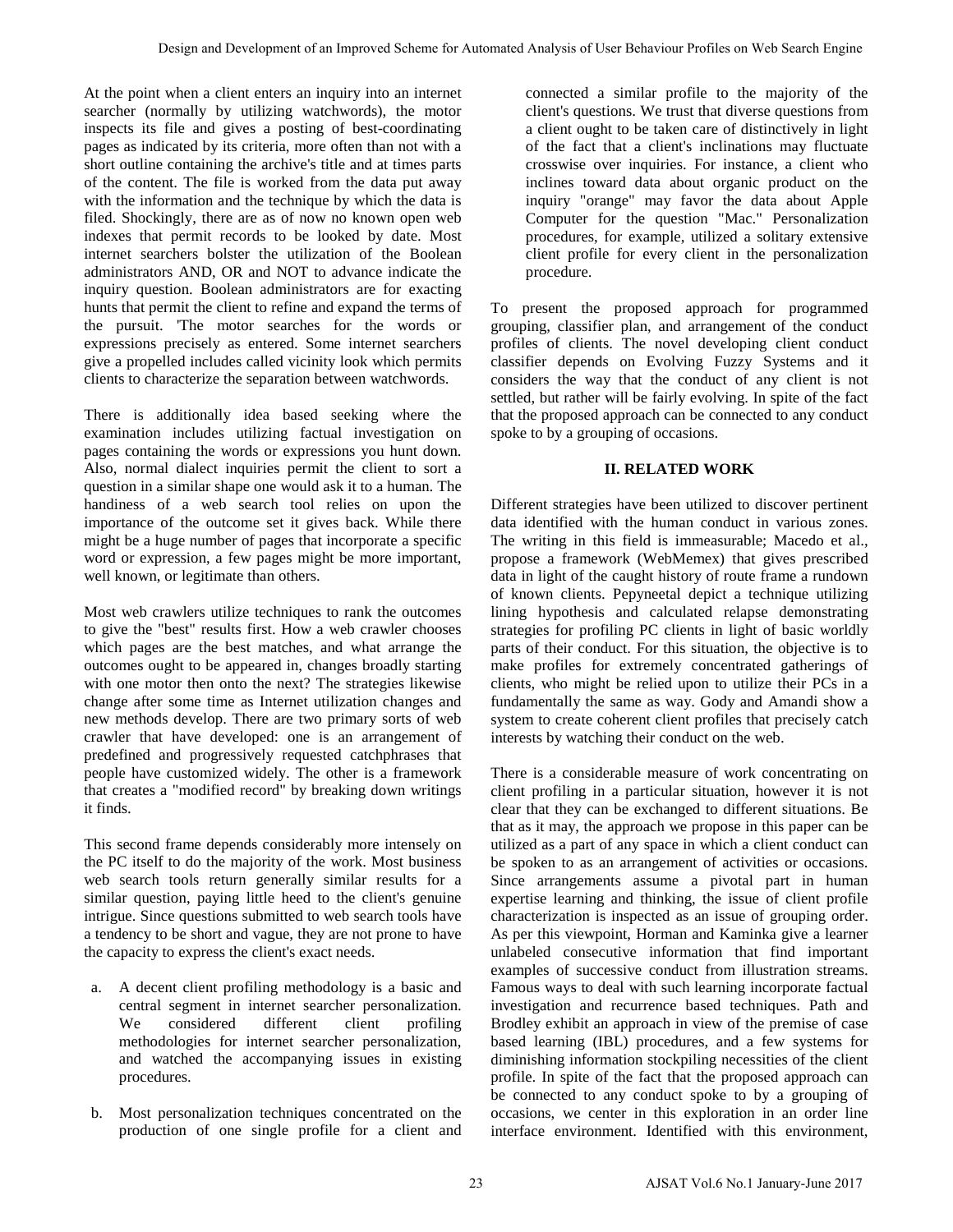Schonlau et al., examine various factual methodologies for distinguishing masquer-aders. Coull *etal*., propose a successful calculation that utilizations pairwise grouping arrangement to portray similitude between arrangements of orders. As of late, Angelov and Zhou propose in to utilize advancing fluffy classifiers for this discovery assignment. In, Panda and Patra looked at the execution of various characterization calculations—Naive Bayesian (NB), C4.5 and Iterative Dichotomizer 3 (ID3— for system interruption location. As per the creators, ID3 and C4.5 are powerful in identifying new interruptions, yet NB performs better to general arrangement precision. Cufoglu et al. assessed the characterization precision of NB, IB1, SimpleCART, NBTree, ID3, J48, and Sequential Minimal Optimization (SMO) calculations with expansive client profile information. It ought to be stressed that the majority of the above methodologies overlook the way that client practices can change and advance. In any case, this angle should be considered in the proposed approach. Moreover, attributable to the qualities of the proposed environment, we have to concentrate some kind of information from a ceaseless stream of information. In this manner, it is essential that the approach manages the issue of grouping of spilling information. Incremental calculations fabricate and refine the model at various focuses in time, rather than the conventional calculations which play out the model in a bunch way. It is more productive to change existing theory than it is to create speculation every time another example is watched. Along these lines, one of the answers for the proposed situation is the incremental classifiers. S. Ravichandran, M. Umamaheswari and S. Lakshminarayanan<br>
checholata et al., examine various factual methodologies for<br>
checholata et al., examine various factual methodologies for<br>
their distribution that tuilizations pai

An incremental learning calculation can be characterized as one that meets the accompanying criteria:

- 1.It ought to have the capacity to take in extra data from new information. 2. It ought not to oblige access to the first information, used to prepare the current classifier. 3. It ought to safeguard beforehand gained learning. 4. It ought to have the capacity to suit new classes that might be presented with new information. A few incremental classifiers have been executed utilizing diverse structures.
- 2.Choice trees, the issue of handling spilling information in online has roused the improvement of numerous calculations which were intended to learn choice trees incrementally. Simulated neural systems (ANN). Versatile Resonance Theory (ART) systems are unsupervised ANNs proposed via Carpenter that powerfully decide the quantity of bunches in light of a watchfulness parameter. Moreover, Kasabov proposed another incremental learning neural net-work engineering, called Evolving Fuzzy Neural Network (EFuNN). This engineering does not oblige access to already observed information and can suit new classes. Another way to deal with incremental learning utilizing developing neural net-works is proposed by Seipone and Bullinaria. This approach utilizes a transformative calculation to advance some MLP parameters. This

procedure goes for advancing the parameters to create systems with better incremental capacities. . Model based regulated calculations. Learning Vector Quantization (LVQ) is one of the outstanding closest model learning calculations. LVQ can be thought to be a directed grouping calculation, in which every weight vector can be deciphered as a bunch focus. Utilizing this calculation, the quantity of reference vectors must be set by the client. Hence, Poirier and Ferrieux proposed a technique to create new models powerfully. Be that as it may, this technique does not have the summing up ability, bringing about the era of numerous model neurons for applications with boisterous information. Bayesian. Bayesian classifier is a powerful system for taking care of characterization issues when all elements are considered at the same time. Be that as it may, when the elements are included one by one in Bayesian classifier in cluster mode in forward choice strategy, tremendous calculation is included. Bolster Vector Machine (SVM). A Support Vector

Machine performs arrangement by building a Ndimensional hyper plane that ideally isolates the information into two classifications. Preparing a SVM "incrementally" on new information by disposing of every past dat with the exception of their bolster vectors, gives just rough results. Cauwenberghs et al. consider incremental learning as a correct online strategy to build the arrangement recursively, one point at once. Also, Xiao et al., propose an incremental calculation which uses the correct ties of SV set, and amasses the dispersion information of the example space through the movable parameters. Be that as it may, as this examination center in a summon line interface environment, it is important an approach ready to process gushing information continuously furthermore adapt to enormous measures of information. A few incremental classifiers don't consider this last angle. What's more, the structure of the incremental classifiers is thought to be settled, and they cannot address the issue of supposed idea float and move. By float, they allude to an alteration of the idea after some time, and move typically alludes to a sudden and unexpected change in the spilling information. To catch these progressions, it is essential tuning parameters of the classifiers, as well as an adjustment in its structure. A basic incremental calculation does not develop the structure of the classifier. The understanding of the outcomes is additionally an imperative trademark in a classifier, and a few incremental classifiers, (for example, ANN or SVM) are bad as far as translation of the outcomes. At long last, the computational productivity of the proposed classifier is imperative, and some incremental calculations (such SVM) need to take care of quadratic improvement issues ordinarily. Considering every one of these angles, we propose in this paper a developing fluffy manage base framework which fulfills the majority of the criteria of the incremental classifiers.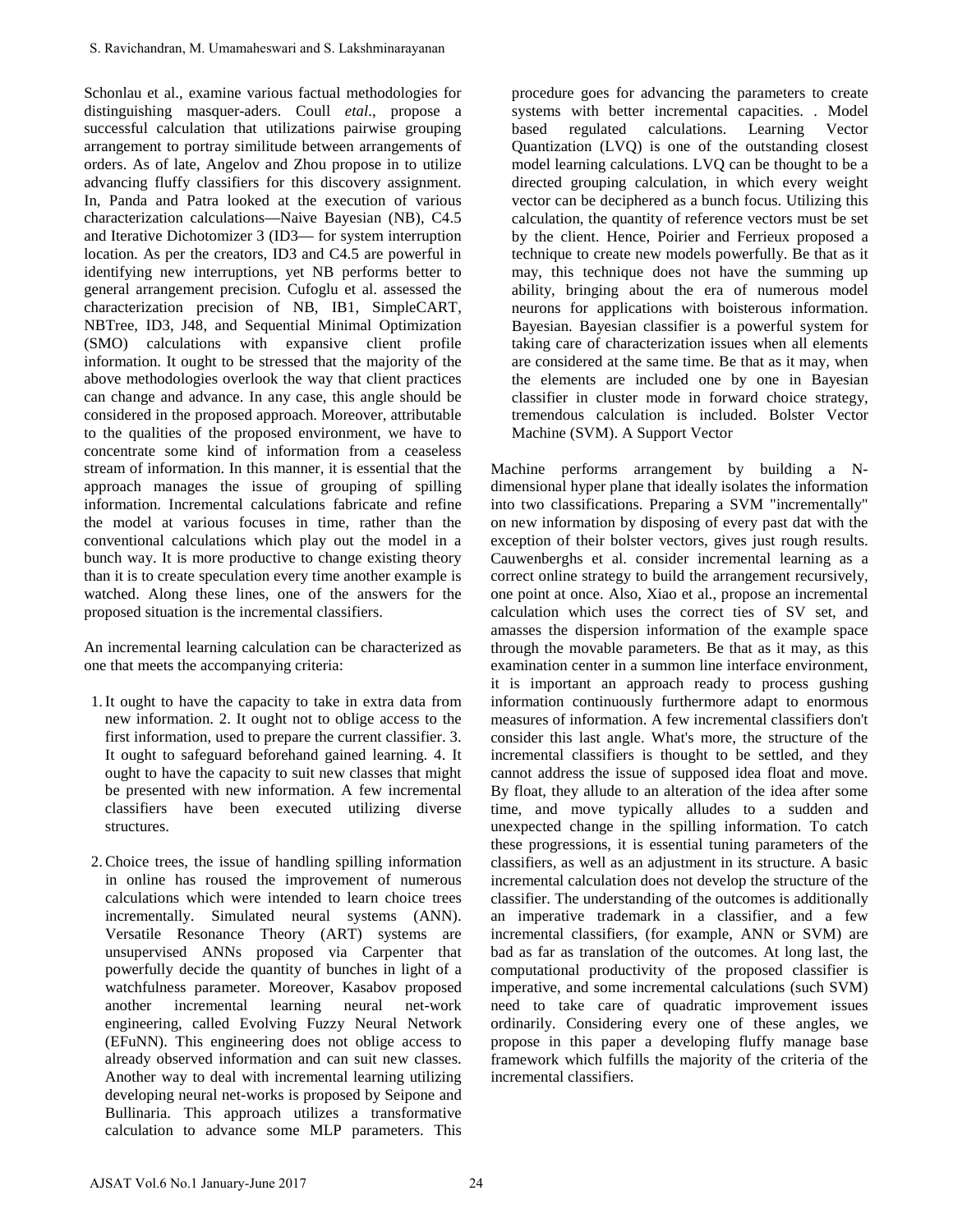## **III. PROJECTED APPROACH**

This segment presents the proposed approach for programmed bunching, classifier outline, and characterization of the conduct profiles of clients. The novel developing client conduct classifier depends on Evolving Fuzzy Systems and it considers the way that the conduct of any client is not altered, but rather will be somewhat evolving. In spite of the fact that the proposed approach can be connected to any conduct spoke to by a grouping of occasions, we detail it utilizing a summon line interface (client charges) environment.

With a specific end goal to group a watched conduct, our approach, the same number of other specialist demonstrating techniques, makes a library which contains the diverse expected practices.

Nonetheless, for our situation, this library is not a prefixed one, but rather is advancing, gaining from the perceptions of the clients genuine practices and, additionally, it begins to be filled in "sans preparation" by appointing briefly to the library the initially watched client as a model.

The library, called Evolving-Profile-Library (EPLib), is consistently changing, developing affected by the changing client practices saw in the earth. Consequently, the proposed approach incorporates at every progression the accompanying two principle activities:

# *A.Making and Developing the Classifier*

This activity includes in itself two sub activities:

- a. Making the client conduct profiles. This sub-activity investigates the groupings of charges wrote by various clients on the web (information stream), and makes the comparing profiles.
- b. Developing the classifier. This sub activity incorporates internet learning and overhaul of the classifier, including the capability of every conduct to be a model, put away in the EPLib

# *B.Client Characterization*

The client profiles made in the past activity are connected with one of the models from the EPLib, and they are arranged into one of the classes framed by the models.

# **IV. CONSTRUCTION OF THE USER BEHAVIOR**

With a specific end goal to build a client conducts profile in online mode from an information stream; we have to remove a requested succession of perceived occasions; for this situation, UNIX charges. These orders are innately successive, and this sequentially is considered in the demonstrating procedure. As indicated by this viewpoint and in view of the work done in, with a specific end goal to get the most illustrative arrangement of subsequences from an arrangement, we propose the utilization of a trie information structure. This structure was additionally utilized as a part of to order unique arrangements and in to group the conduct examples of a RoboCup soccer reproduction group. The development of a client profile from a solitary grouping of orders is finished by a three stage handle:

1. Division of the grouping of summons. 2. Capacity of the subsequence in a trie. 3. Making of the client profile. These means are point by point in the accompanying three areas.

## **A.** *Segmentation of Commands Sequence*

This grouping is divided into subsequences of equivalent length from the first to the last component. Along these lines, the arrangement  $A = A1A2$  ... A (where n is the quantity of summons of the grouping) will be sectioned in the subsequences. In the rest of the paper, we will utilize the term subsequence length to indicate the estimation of this length. This esteem decides what numbers of orders are considered as needy.

## **B.***Storage of the Subsequences in a trie*

The subsequences of charges are put away in a trie information structure. At the point when another model should be developed, we make an exhaust trie, and embed every subsequence of occasions into it, with the end goal that every single conceivable subsequence is available and expressly spoken to. Each trie hub speaks to an occasion showing up toward the end of a subsequence, and the hubs kids speak to the occasions that have seemed taking after this occasion. Additionally, every hub monitors the quantity of times an order has been recorded into it. At the point when another subsequence is embedded into a trie, the current hubs are changed as well as new hubs are made. As the conditions of the orders are significant in the client profile, the subsequence additions (subsequences that reach out to the end of the given succession) are likewise embedded. Every include the log-room of the log-room is a single transition and the log-room include and the measures be presended and the measure of a single properties of an Improved Scheme for Automatics or Theorem is a single p

# *C.Creation of the User Profile*

Once the trie is made, the subsequences that portray the client profile and its importance are ascertained by navigating the trie. For this reason, recurrence based techniques are utilized. Specifically, in EVABCD, to assess the importance of a subsequence, its relative recurrence or bolster is computed. For this situation, the support of a subsequence is characterized as the proportion of the quantity of times the subsequence has been embedded into the trie and the aggregate number of subsequences of equivalent size embedded.

In this progression, the trie can be changed into an arrangement of subsequences marked by its bolster esteem. In EVABCD, this arrangement of subsequences is spoken to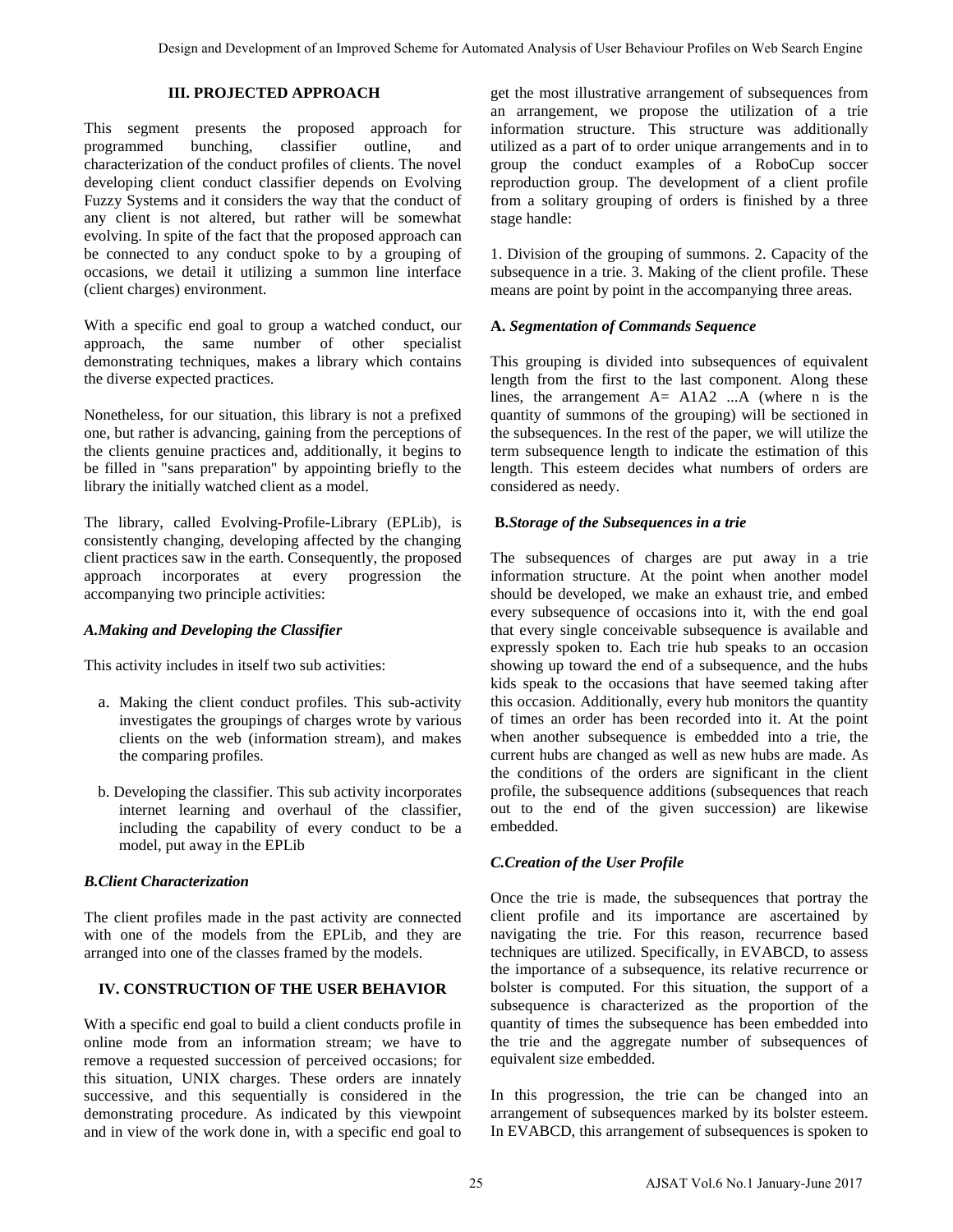as a conveyance of applicable subsequences. In this manner, we accept that client profiles are n-dimensional lattices, where every measurement of the framework will speak to a specific subsequence of summons. In the past case, the trie comprises of nine hubs; in this manner, the relating profile comprises of nine unique subsequences which are marked with its support. Once a client conduct profile has been made, it is arranged and used to redesign the Evolving-Profile-Library, as clarified in the following area.

After every companion has voted, it sends the SMN list with vote qualities to every one of the associates. This SMN rundown is sent just to the downloader's not to the up loaders; since this is need not to prefetching any pieces. At that point the votes are gathered and amassed by the downloader peer. Contrasting Soon-Most-Needed and the Rarest-First-Search, the rarest-first pursuit produced 835 slowing down occasions keeping in mind the soon-mostrequired produced just 353 slows down. Nearly it gives the half better execution. Also, the normal length of every slowing down occasion is 45% shorter when we utilize SMN technique.

# **V. DEVELOPING UNIX USER CLASSIFER**

A classifier is a mapping from the component space to the class mark space. In the proposed classifier, the component space is characterized by dispersions of subsequences of occasions. Then again, the class name space is spoken to by the most illustrative appropriations. In this manner, a circulation in the class name space speaks to a particular conduct which is one of the models of the EPLib. The models are not settled and advance considering the new data gathered online from the information stream—this is the thing that makes the classifier Evolving. The quantity of these models is not prefixed but rather it relies on upon the homogeneity of the watched practices. The accompanying segment portrays how a client conduct is spoken to by the proposed classifier, and how this classifier is made in a developing way.

#### **A.***User Behavior Representation*

EVABCD gets perceptions progressively from the earth to examine. For our situation, these perceptions are UNIX orders and they are changed over into the comparing circulation of subsequences on the web. Keeping in mind the end goal to order a UNIX client conduct, these appropriations must be spoken to in an information space. Therefore, every appropriation is considered as an information vector that characterizes a point that can be spoken to in the information space. The information space in which we can speak to these focuses ought to comprise of n measurements, where n is the quantity of the distinctive subsequences that could be watched. It implies that we ought to know all the diverse subsequences of the environment from the earlier. Be that as it may, this esteem is obscure and the production of this information space from the earliest starting point is not proficient. Consequently, in S. Ravielandran, M. Umamahesvari and S. Lakshminarayanan<br>
as a conveyance of applicable subsequences. In this manner,<br>
we accept the cloim profiles are n-dimensional lattices,<br>
the cerve measurement of the famewook will ag

EVABCD, the measurement of the information space likewise advances, it is incrementally becoming as indicated by the diverse subsequences that are spoken to in it. Fig.3 clarifies graphically this clever thought. In this case, the circulation of the primary client comprises of five subsequences of orders (ls, ls-date, date, feline, and datefeline); along these lines, we require a five- dimensional information space to speak to this circulation in light of the fact that each unique subsequence is spoken to by one measurement. On the off chance that we consider the second client, we can see that three of the five past subsequences have not been written by this client (ls-date, date, and date-feline), so these qualities are not accessible. Likewise, the estimations of the two new subsequences (cp and ls-cp) should be spoken to in similar information space in this manner, it is important to build the dimensionality of the information space from five to seven. To whole up, the measurements of the information space speak to the distinctive subsequences wrote by the clients and they will increment as per the diverse new subsequences got.

## *B.Structure of the EVABCD*

Once the relating appropriation has been made from the stream, it is prepared by the classifier. The structure of this classifier incorporates

- 1. Group the new specimen in a class spoke to by a model.
- 2. Compute the capability of the new information test to be a model.
- 3. Overhaul every one of the models considering the new information test. It is done on the grounds that the thickness of the information space encompassing certain information test changes with the inclusion of each new information test. Embed the new information test as another model if necessary.
- 4. Evacuate any model if necessary.

Along these lines, as should be obvious, the classifier does not should be designed by environment where it is utilized in light of the fact that it can begin "without any preparation." Also, the applicable data of the got tests is important to upgrade the library, in any case, as we will clarify in the following segment, there is no compelling reason to store every one of the specimens in it.

# *C.Methodology*

An incremental learning calculation can be characterized as one that meets the accompanying criteria:

- 1. It ought to have the capacity to take in extra data from new information.
- 2. It ought not to oblige access to the first information, used to prepare the current classifier.
- 3. It ought to save beforehand gain information.
- 4. It ought to have the capacity to oblige new classes that might be presented with new information.